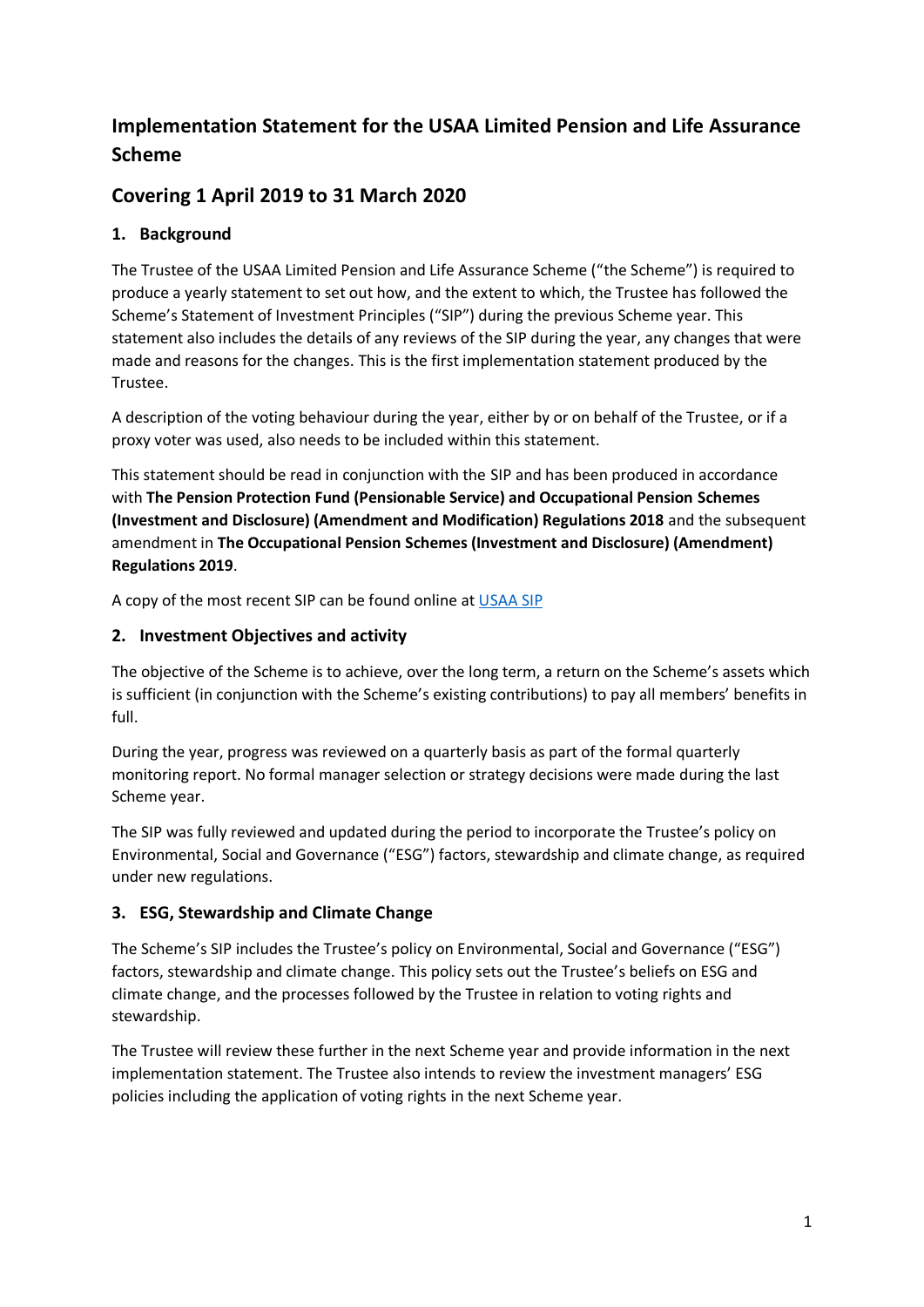## **4. Voting and Engagement**

The Trustee is keen that its managers are signatories to the UK Stewardship Code, which they are.

All of the Trustee's holdings are within pooled funds and the Trustee has delegated to their investment managers the exercise of voting rights. Therefore, the Trustee is not able to direct how votes are exercised and the Trustee has not used proxy voting services over the year.

The Scheme is invested in the following funds:

- BMO Global Asset Management ("BMO") UK Equity-Linked UK Gilt Fund
- BMO Overseas Equity-Linked UK Gilt Fund
- BNY Mellon Investment Management Real Return Fund
- Insight Investment ("Insight") Broad Opportunities Fund
- Payden & Rygel Global Limited Absolute Return Bond Fund
- Insight Enhanced Selection Longer Nominal
- Insight Enhanced Selection Longer Real

The Trustee was unable to include voting data for some of the pooled funds however they will continue to work with their advisers and investment managers with the aim of providing more information in future statements.

#### **a. Description of investment manager's voting processes**

#### **Insight**

Insight describe their processes as using a proxy voting provider Minerva to cast their votes. They define significant votes as votes where Minerva departs from their voting policy and guidelines.

#### **BNY Mellon**

BNY Mellon describe their voting process as follows:

"Our head of responsible investment (RI) is responsible for the decision-making process of the RI team when reviewing meeting resolutions for contentious issues. We do not maintain a strict proxy voting policy. Instead, we prefer to take into account a company's individual circumstances, our investment rationale and any engagement activities together with relevant governing laws, guidelines and best practices.

Contentious issues may be referred to the appropriate industry analyst for comment and, where relevant, we may confer with the company or other interested parties for further clarification or to reach a compromise or to achieve a commitment from the company.

Voting decisions are approved by either the deputy chief investment officer or a senior investment team member (such as the head of global research). For the avoidance of doubt, all voting decisions are made by Newton.

It is only in the event of a material potential conflict of interest between Newton, the investee company and/or a client that the recommendations of the voting service used (Institutional Shareholder Services, or the ISS) will take precedence.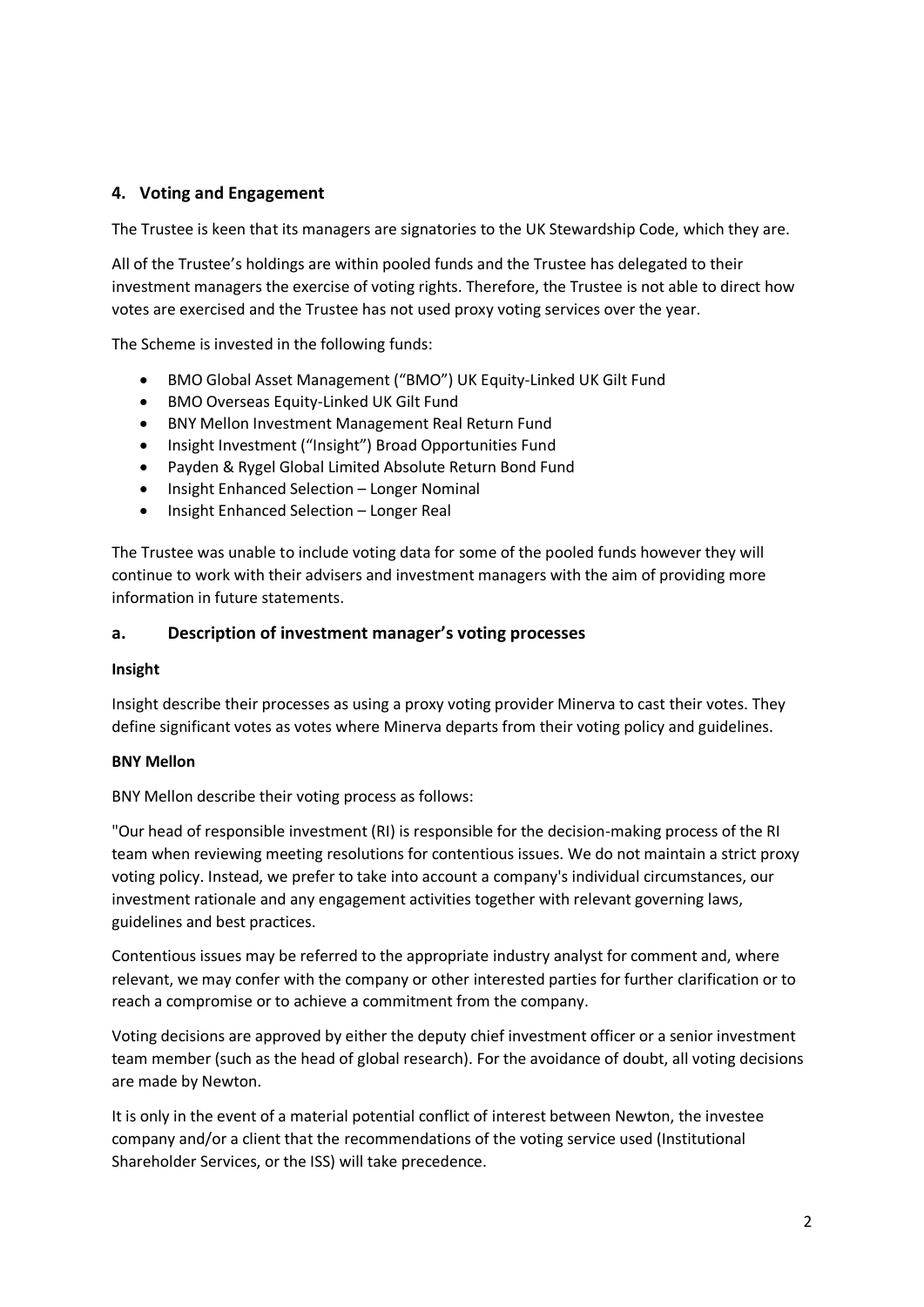It is also only in these circumstances when we may register an abstention given our stance of either voting in favour or against any proposed resolutions. The discipline of having to reach a position of voting in favour or against management ensures we do not provide confusing messages to companies.

### Research ahead of voting decisions; regional distinction

We employ a variety of research providers that aid us in the vote decision-making process, including proxy advisors such as ISS. We utilise ISS for the purpose of administering proxy voting, as well as its research reports on individual company meetings.

Voting decisions take into account local market best practice, rules and regulations while also supporting our investment rationale. For example, when voting on the election of directors in Japan, we are unlikely to vote against a board chair should the board not be majority independent given that only recently the corporate governance code has recommended boards appoint independent directors. However, in the UK, where majority independent boards are well established and expected by investors, we are likely to vote against the chair and non-independent directors. This being said, we frequently vote against executive pay at US companies despite it being accepted US market practice of granting significant awards of free shares as we believe executive pay should be aligned with performance."

## **b. Summary of voting behaviour over the year**

|                                           | <b>Summary Info</b>             |
|-------------------------------------------|---------------------------------|
| Manager name                              | Insight Investment              |
| Fund name                                 | <b>Broad Opportunities Fund</b> |
| Approximate value of trustee's assets     | c.£3.9m as at 31 March 2020     |
| Number of meetings eligible to vote       | 11                              |
| Number of resolutions eligible to vote    | 129                             |
| % of resolutions voted                    | 100.00%                         |
| % of resolutions voted with management    | 100.00%                         |
| % of resolutions voted against management | 0.00%                           |
| % of resolutions abstained                | 0.00%                           |
| % of resolutions withheld                 | 0.00%                           |

A summary of the investment managers' voting behaviour over the period is provided in the tables below: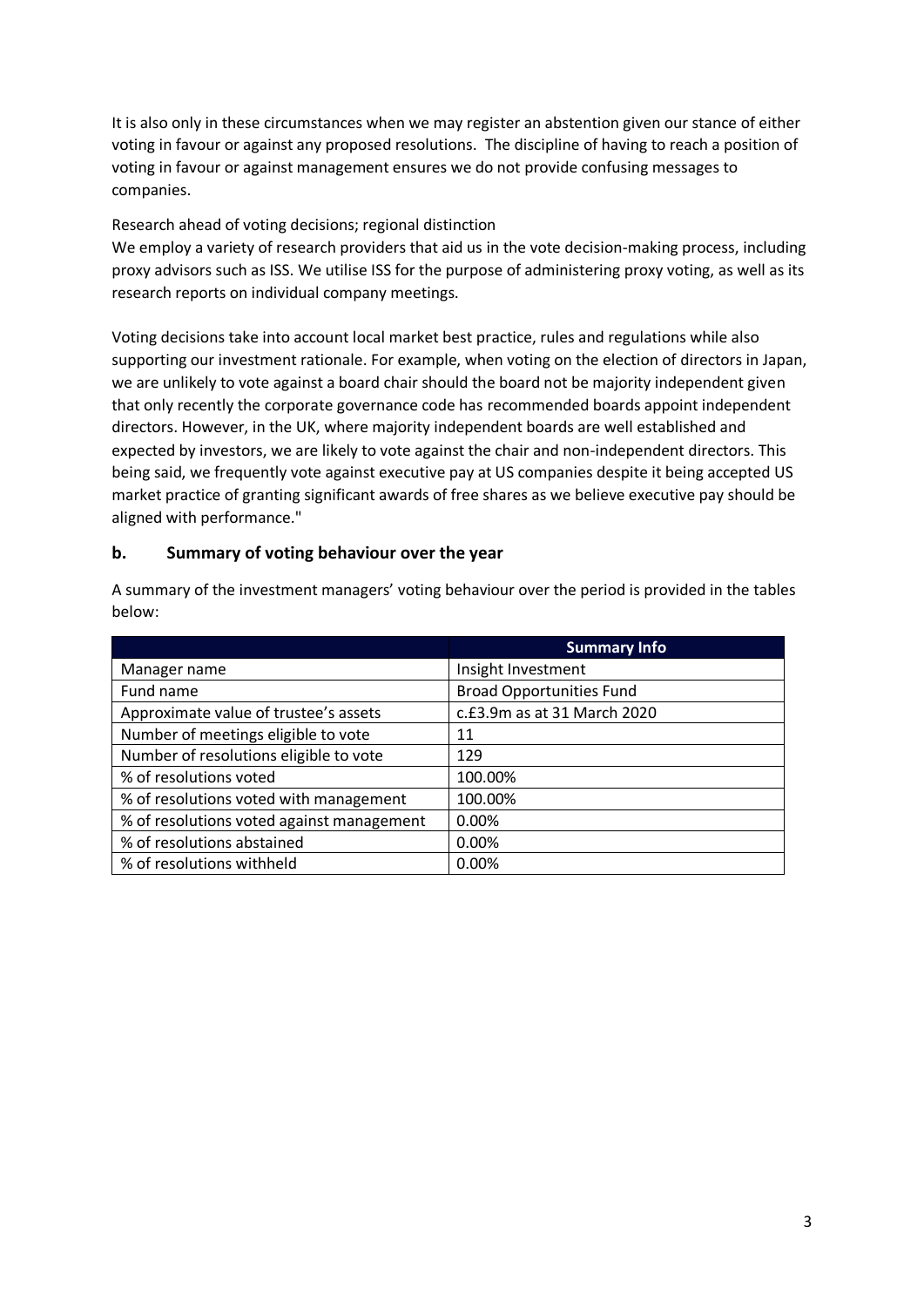|                                              | <b>Summary Info</b>         |
|----------------------------------------------|-----------------------------|
| Manager name                                 | <b>BNY Mellon</b>           |
| Fund name                                    | <b>Real Return Fund</b>     |
| Approximate value of trustee's assets        | c.£4.0m as at 31 March 2020 |
| Number of equity holdings in the fund        | 79                          |
| Number of meetings eligible to vote          | 70                          |
| Number of resolutions eligible to vote       | 953                         |
| % of resolutions voted                       | 97.20%                      |
| % of resolutions voted with management       | 90.00%                      |
| % of resolutions voted against management    | 10.00%                      |
| % of resolutions abstained                   | 0.00%                       |
| % of resolutions withheld                    | $0.00\%$                    |
| % of meetings with at least one vote against | 30.00%                      |
| managements                                  |                             |
| % of resolutions voted contrary to the proxy | 9.20%                       |
| adviser recommendation                       |                             |

### **c. Most significant votes over the year**

The Trustee was unable to include most significant voting data for some of the pooled funds however they will continue to work with their advisers and investment managers with the aim of providing more information in future statements.

#### **Insight Investment**

Insight define significant votes as where a vote departs from their voting policy and guidelines. Insight indicated that there were no votes that departed from their voting policy and guidelines during the period.

#### **BNY Mellon**

BNY Mellon define their process for determining the "most significant" votes as follows:

"We regard material issues as all votes against management, including where we support shareholder resolutions that the company's management are recommending voting against. As active managers, we invest in companies that we believe will support the long term performance objectives of our clients. By doing so, we are making a positive statement about the business, the management of risks and the quality of management. Voting against management, therefore, is a strong statement that we think there are areas for improvement. As such, by not supporting management, we think that this is material, which is different to a passive investor where there is no automatic assumption of a positive intent in ownership. As such, we report publicly our rationale for each instance where we have voted against the recommendation of the underlying company's management. At the fund level, we consider each instance of voting against management to be significant but if required to prioritise these instances, we take an objective approach that includes the fund's weighting in each security. This reflects our investment process and ensures the prioritised list includes those instances that could be most impactful to the long term value to the fund as well as those that may have an immediate impact to the fund."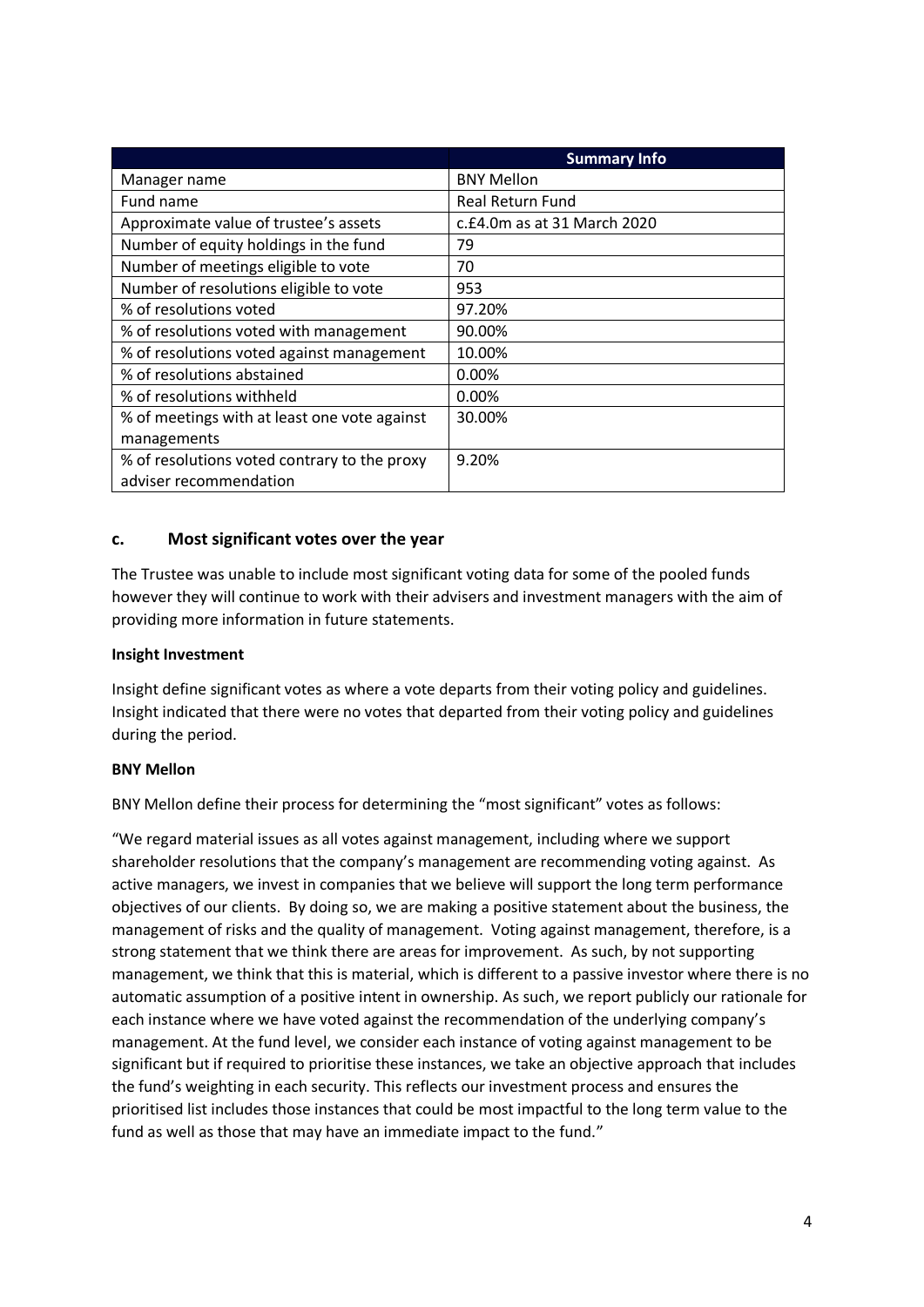| IN RELATION TO THE FUND NAMED                                                                                                                 |                                                                                                                                                                                                                                                                                                                                                                                                                                                                                                                                                                                                                                                                      |
|-----------------------------------------------------------------------------------------------------------------------------------------------|----------------------------------------------------------------------------------------------------------------------------------------------------------------------------------------------------------------------------------------------------------------------------------------------------------------------------------------------------------------------------------------------------------------------------------------------------------------------------------------------------------------------------------------------------------------------------------------------------------------------------------------------------------------------|
| ABOVE, WHICH 10 VOTES (AT A                                                                                                                   |                                                                                                                                                                                                                                                                                                                                                                                                                                                                                                                                                                                                                                                                      |
| MINIMUM) DURING THE REPORTING<br>PERIOD DO YOU CONSIDER TO BE MOST                                                                            |                                                                                                                                                                                                                                                                                                                                                                                                                                                                                                                                                                                                                                                                      |
| SIGNIFICANT FOR THE SCHEME?                                                                                                                   | VOTE 1                                                                                                                                                                                                                                                                                                                                                                                                                                                                                                                                                                                                                                                               |
| Company name                                                                                                                                  | <b>Associated British Foods Plc</b>                                                                                                                                                                                                                                                                                                                                                                                                                                                                                                                                                                                                                                  |
| Date of vote                                                                                                                                  | 06-Dec-19                                                                                                                                                                                                                                                                                                                                                                                                                                                                                                                                                                                                                                                            |
|                                                                                                                                               |                                                                                                                                                                                                                                                                                                                                                                                                                                                                                                                                                                                                                                                                      |
| Approximate size of fund's/mandate's<br>holding as at the date of the vote (as % of<br>portfolio)                                             | 0.67                                                                                                                                                                                                                                                                                                                                                                                                                                                                                                                                                                                                                                                                 |
| Summary of the resolution                                                                                                                     | <b>Approve Remuneration Report</b>                                                                                                                                                                                                                                                                                                                                                                                                                                                                                                                                                                                                                                   |
|                                                                                                                                               |                                                                                                                                                                                                                                                                                                                                                                                                                                                                                                                                                                                                                                                                      |
| How you voted                                                                                                                                 | <b>AGAINST</b>                                                                                                                                                                                                                                                                                                                                                                                                                                                                                                                                                                                                                                                       |
| Where you voted against management, did<br>you communicate your intent to the<br>company ahead of the vote?                                   | Yes                                                                                                                                                                                                                                                                                                                                                                                                                                                                                                                                                                                                                                                                  |
| Rationale for the voting decision                                                                                                             | We voted against the remuneration report owing<br>to long-held concerns about the exclusion of the<br>sugar division's performance from the calculation<br>of management's long-term incentive award.<br>However, following extensive engagement with<br>the chair of the remuneration committee, we<br>were able to support the revised remuneration<br>policy owing to a change in the structure of the<br>scheme. We were pleased to see that the sugar<br>business can now affect the entirety of the long-<br>term pay award rather than just a portion of it,<br>and we believe the new structure aligns well with<br>the company's overall business strategy. |
| Outcome of the vote                                                                                                                           | 3.3% vote AGAINST.                                                                                                                                                                                                                                                                                                                                                                                                                                                                                                                                                                                                                                                   |
| Implications of the outcome eg were there<br>any lessons learned and what likely future<br>steps will you take in response to the<br>outcome? | This vote supported and was in line with our<br>previous voting and engagement activities that<br>have ultimately resulted in the executive pay<br>structure going forward being better aligned<br>with the company's activities and the<br>shareholder experience. We hope to be able to<br>support the remuneration report at future<br>AGMs.                                                                                                                                                                                                                                                                                                                      |
| On which criteria have you assessed this<br>vote to be "most significant"?                                                                    | The vote and change in remuneration structure<br>is considered significant given our multi-year<br>efforts that have resulted in an improved<br>alignment between executive pay<br>arrangements and company performance.                                                                                                                                                                                                                                                                                                                                                                                                                                             |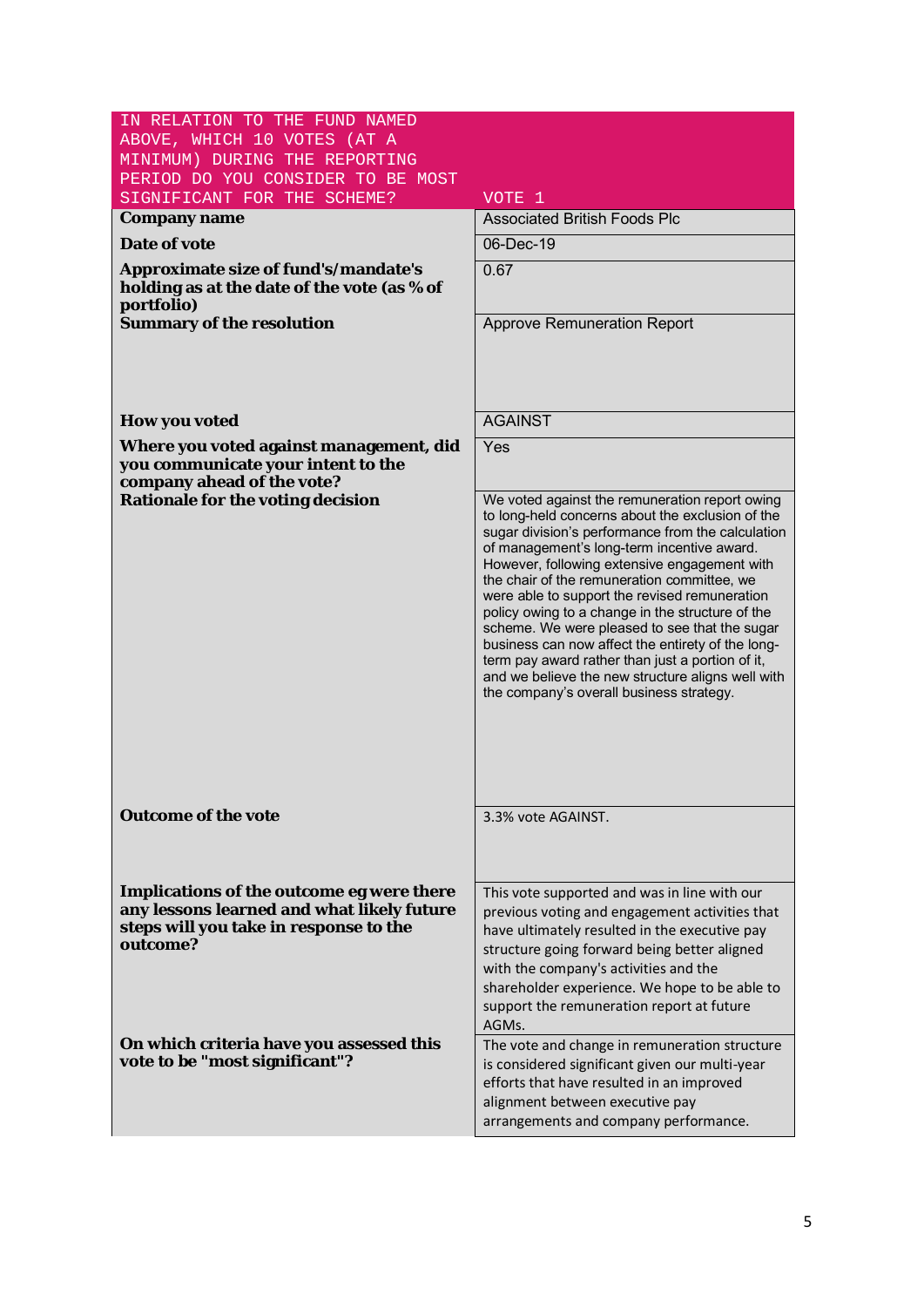| VOTE <sub>2</sub>                                                                                                                                                                                                                                                                                                                                                                                                                                                                                                                                                                                           |
|-------------------------------------------------------------------------------------------------------------------------------------------------------------------------------------------------------------------------------------------------------------------------------------------------------------------------------------------------------------------------------------------------------------------------------------------------------------------------------------------------------------------------------------------------------------------------------------------------------------|
| <b>Bayer AG</b>                                                                                                                                                                                                                                                                                                                                                                                                                                                                                                                                                                                             |
| 26-Apr-19                                                                                                                                                                                                                                                                                                                                                                                                                                                                                                                                                                                                   |
| 0.63                                                                                                                                                                                                                                                                                                                                                                                                                                                                                                                                                                                                        |
| Approve Discharge of Management Board for Fiscal 2018                                                                                                                                                                                                                                                                                                                                                                                                                                                                                                                                                       |
| <b>AGAINST</b>                                                                                                                                                                                                                                                                                                                                                                                                                                                                                                                                                                                              |
| No - engaged after the vote.                                                                                                                                                                                                                                                                                                                                                                                                                                                                                                                                                                                |
| We voted against a resolution to discharge the management board<br>for 2018. This was because we viewed that management had<br>misjudged the legal and reputational risks of the Monsanto<br>acquisition, and underestimated the legal costs of one of<br>Monsanto's most important products, Roundup, which is being tried<br>in court as carcinogenic. Voting against the discharge of<br>management does not have legal implications. Instead, it sends a<br>message to management that investors hold them accountable for<br>the ongoing negative developments related to the Monsanto<br>acquisition. |
| 55.5% vote AGAINST.                                                                                                                                                                                                                                                                                                                                                                                                                                                                                                                                                                                         |
| The outcome of the vote provided a clear message to the company that<br>shareholders are willing to hold management responsible, publicly. We<br>will continue to engage with the company as the issue and actions evolve.                                                                                                                                                                                                                                                                                                                                                                                  |
| We deemed the vote as significant owing to the legal, reputational and<br>media controversies surrounding the company's acquisition of Monsanto.                                                                                                                                                                                                                                                                                                                                                                                                                                                            |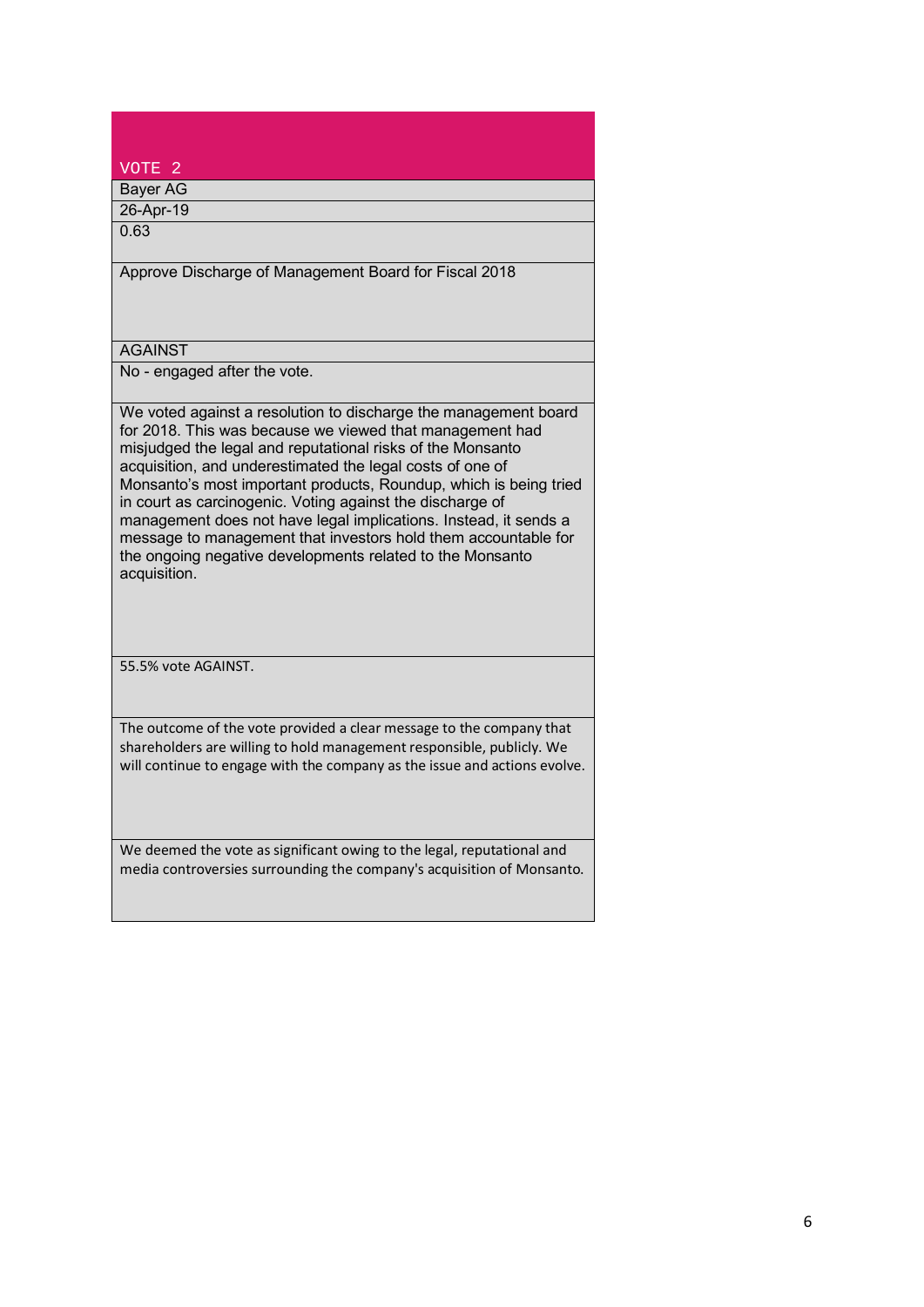| VOTE <sub>3</sub>                                                                                                                                                                                                                                                                                                                                                                                                                                        |
|----------------------------------------------------------------------------------------------------------------------------------------------------------------------------------------------------------------------------------------------------------------------------------------------------------------------------------------------------------------------------------------------------------------------------------------------------------|
| Cisco Systems, Inc.                                                                                                                                                                                                                                                                                                                                                                                                                                      |
| 10-Dec-19                                                                                                                                                                                                                                                                                                                                                                                                                                                |
| 0.73                                                                                                                                                                                                                                                                                                                                                                                                                                                     |
|                                                                                                                                                                                                                                                                                                                                                                                                                                                          |
| Advisory Vote to Ratify Named Executive Officers' Compensation,<br>Elect Board Directors (members of the compensation committee),<br>Ratify PricewaterhouseCoopers LLP as Auditors and Shareholder<br>Proposal to Require Independent Board Chairman.                                                                                                                                                                                                    |
| AGAINST management proposals and FOR the shareholder<br>proposal                                                                                                                                                                                                                                                                                                                                                                                         |
| Yes                                                                                                                                                                                                                                                                                                                                                                                                                                                      |
| We voted against the remuneration report and members of the<br>remuneration committee owing to insufficient performance<br>conditions attached to management's long-term incentive award,<br>and given a lack of clarity on the measures which are used to<br>calculate the annual bonus. In addition, we also voted against the<br>external auditor owing to an excessively long tenure which brings<br>its independence and objectivity into question. |
| Finally, for a second consecutive year, we supported a shareholder<br>resolution requiring that the CEO and chair roles be separated.                                                                                                                                                                                                                                                                                                                    |
| 5.3% vote AGAINST pay, 4.6% AGAINST the auditor, 28.7% FOR the<br>appointment of an independent chair.                                                                                                                                                                                                                                                                                                                                                   |
| While the voting outcomes were not significant, we expect to continue<br>recognising our fundamental governance concerns through our voting<br>and engagement activities.                                                                                                                                                                                                                                                                                |
| In addition to being votes against the recommendations of management,<br>we felt these were significant votes given they highlight several of the<br>common governance concerns we have with US-based companies.                                                                                                                                                                                                                                         |
|                                                                                                                                                                                                                                                                                                                                                                                                                                                          |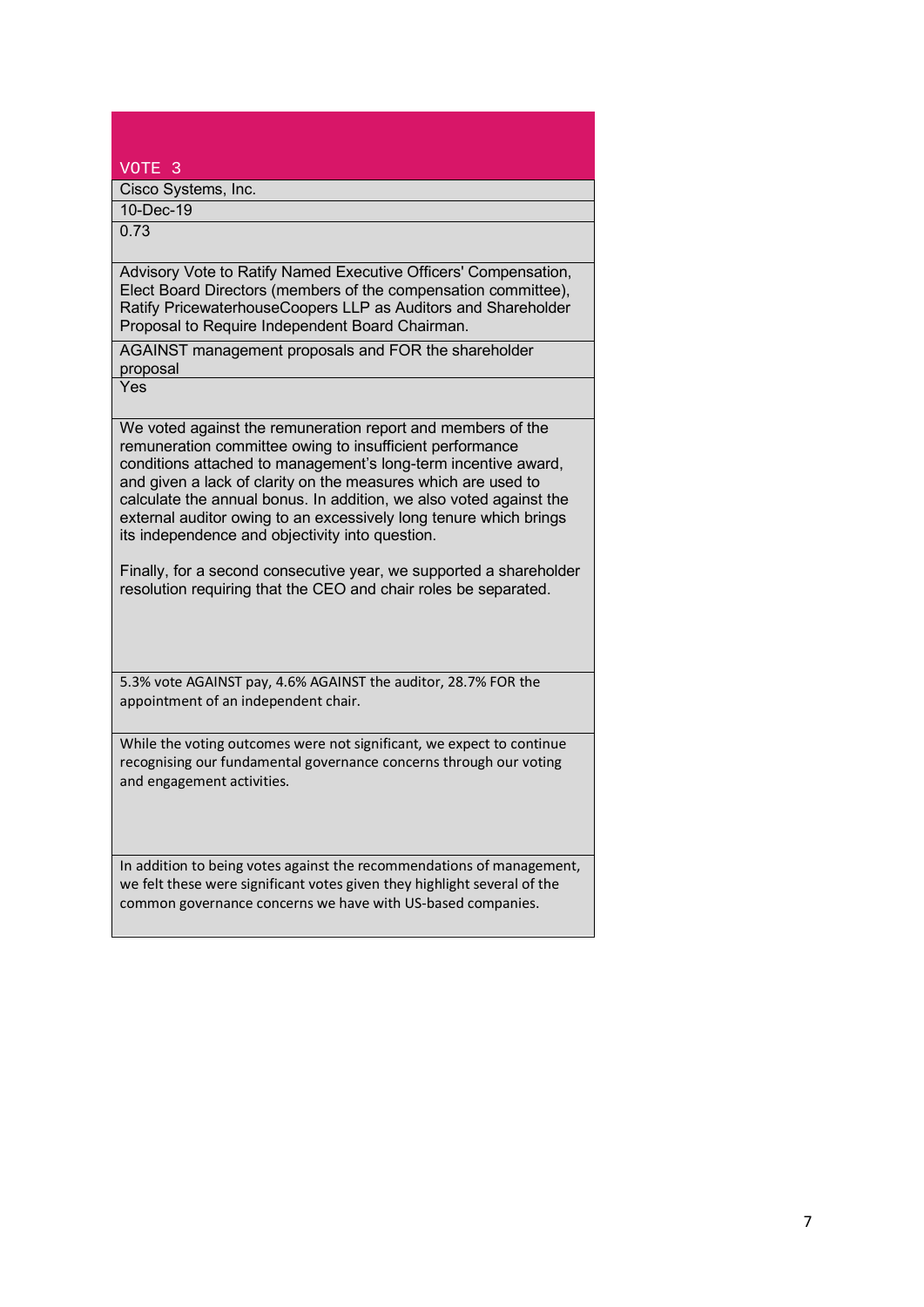| VOTE 4                                                                                                                                                                                                                                                                              |
|-------------------------------------------------------------------------------------------------------------------------------------------------------------------------------------------------------------------------------------------------------------------------------------|
| <b>Eversource Energy</b>                                                                                                                                                                                                                                                            |
| 02-May-19                                                                                                                                                                                                                                                                           |
| 1.00                                                                                                                                                                                                                                                                                |
| Advisory Vote to Ratify Named Executive Officers' Compensation<br>and Elect Directors                                                                                                                                                                                               |
| <b>AGAINST</b>                                                                                                                                                                                                                                                                      |
| Yes                                                                                                                                                                                                                                                                                 |
| We voted against executives' compensation arrangements and the<br>long-standing members of the compensation committee owing to<br>the predominant use of long-term pay awards that vest subject only<br>to time served.                                                             |
| 12.0% vote AGAINST pay.                                                                                                                                                                                                                                                             |
| The outcome of the vote is likely to generate discussion within the<br>company and be the subject for shareholder outreach. We only expect to<br>change our voting decisions should improvements be made to the<br>executive pay arrangements.                                      |
| We expect more shareholders will increase their scrutiny of pay versus<br>performance and reflect this in their voting decisions; as such,<br>shareholder dissent may increase and result in unnecessary media<br>attention that can foster both financial and reputational issues. |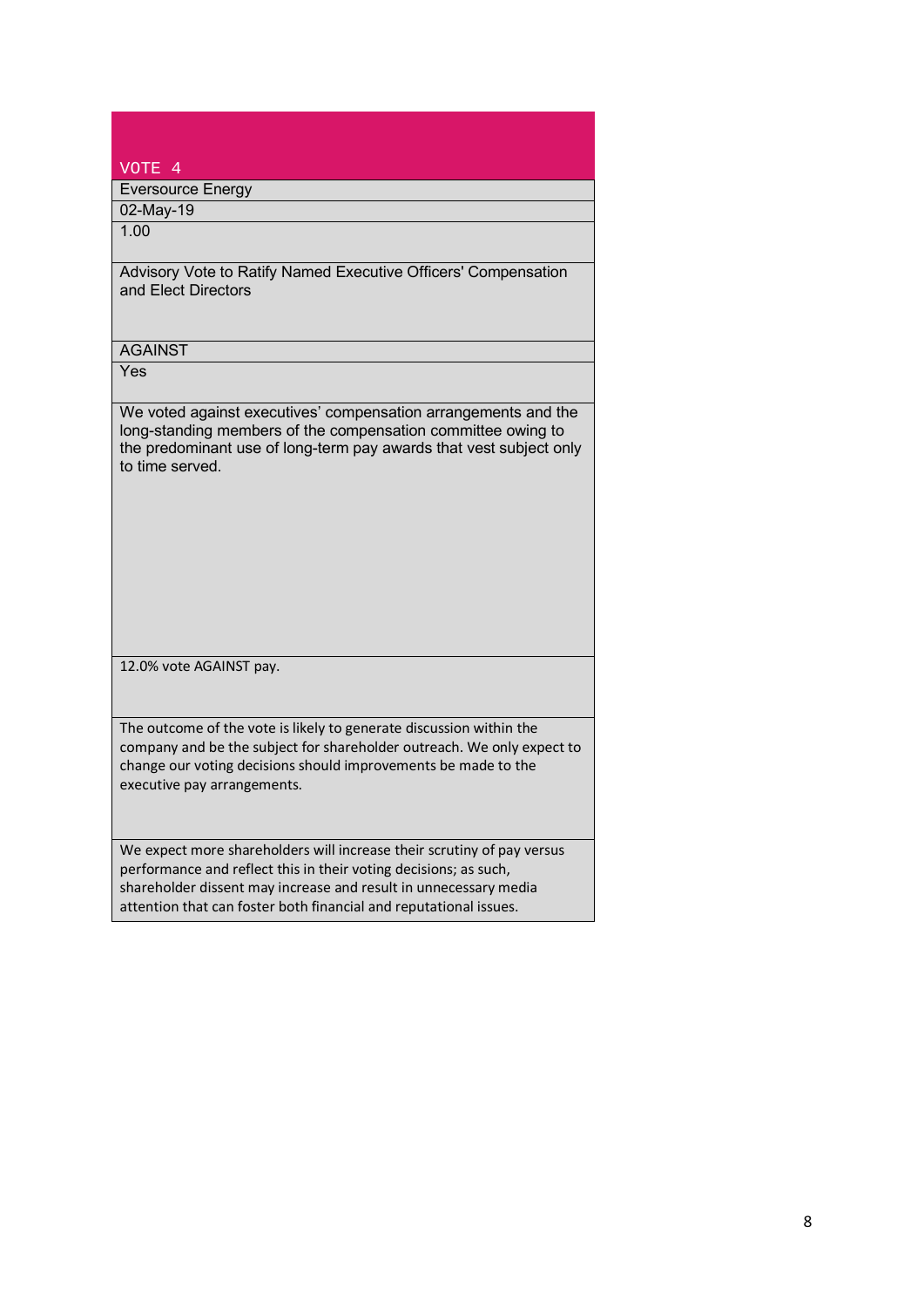| VOTE <sub>5</sub>                                                                                                                                                                                                                                                                                                                                                                                                                                                                                                                                                                                                                          |
|--------------------------------------------------------------------------------------------------------------------------------------------------------------------------------------------------------------------------------------------------------------------------------------------------------------------------------------------------------------------------------------------------------------------------------------------------------------------------------------------------------------------------------------------------------------------------------------------------------------------------------------------|
| Linde plc                                                                                                                                                                                                                                                                                                                                                                                                                                                                                                                                                                                                                                  |
| 26-Jul-19                                                                                                                                                                                                                                                                                                                                                                                                                                                                                                                                                                                                                                  |
| 0.83                                                                                                                                                                                                                                                                                                                                                                                                                                                                                                                                                                                                                                       |
| Advisory Vote to Ratify Named Executive Officers' Compensation<br>and Elect Directors                                                                                                                                                                                                                                                                                                                                                                                                                                                                                                                                                      |
| <b>AGAINST</b>                                                                                                                                                                                                                                                                                                                                                                                                                                                                                                                                                                                                                             |
| <b>No</b>                                                                                                                                                                                                                                                                                                                                                                                                                                                                                                                                                                                                                                  |
| We voted against the advisory vote on the executives'<br>compensation and also against the remuneration committee<br>members. We had a variety of concerns:<br>- The continued granting of long-term pay awards that vest purely<br>based on time served.<br>- The CEO received \$185,808 for his personal use of the<br>company's aircraft.<br>- The vesting of outstanding share awards is accelerated in the<br>event of a change in control.<br>- Finally, the CEO received additional years of service credits<br>beyond time-served at the company for the purposes calculating his<br>pension provisions.<br>8.0% vote AGAINST pay. |
|                                                                                                                                                                                                                                                                                                                                                                                                                                                                                                                                                                                                                                            |
| We believe better alignment of executive pay with performance is a<br>fundamental imperative that investors should encourage. We will<br>continue to do this via our stewardship activities.                                                                                                                                                                                                                                                                                                                                                                                                                                               |
| We expect more shareholders will increase their scrutiny of pay versus<br>performance and reflect this in their voting decisions; as such,<br>shareholder dissent may increase and result in unnecessary media<br>attention that can foster both financial and reputational issues.                                                                                                                                                                                                                                                                                                                                                        |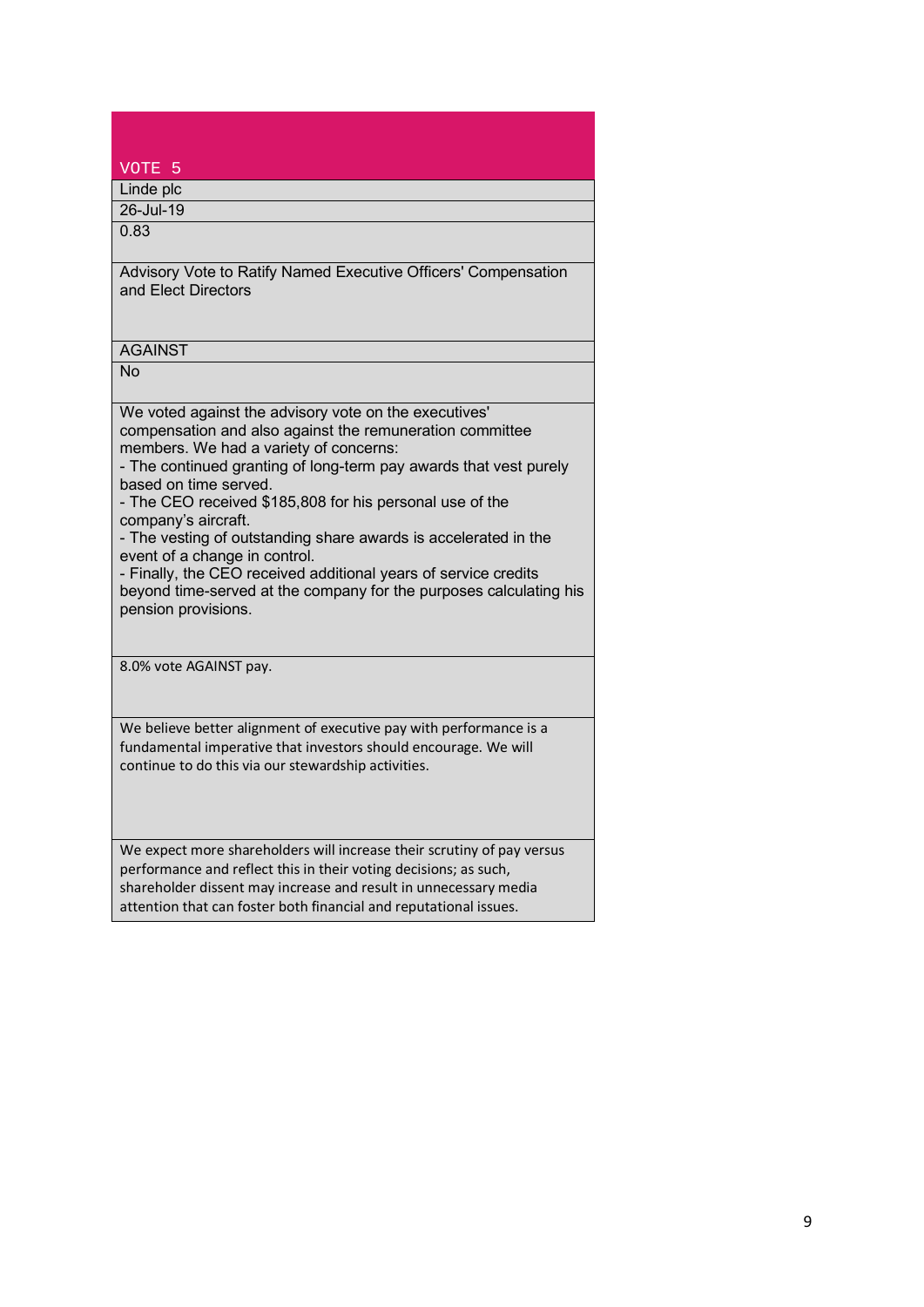| VOTE <sub>6</sub>                                                                                                                                                                                                                                                                                                                                                                                                                                                                                                                                                                                                                                                                                                                                                                                                                                                                                                                                                                            |
|----------------------------------------------------------------------------------------------------------------------------------------------------------------------------------------------------------------------------------------------------------------------------------------------------------------------------------------------------------------------------------------------------------------------------------------------------------------------------------------------------------------------------------------------------------------------------------------------------------------------------------------------------------------------------------------------------------------------------------------------------------------------------------------------------------------------------------------------------------------------------------------------------------------------------------------------------------------------------------------------|
| <b>Microsoft Corporation</b>                                                                                                                                                                                                                                                                                                                                                                                                                                                                                                                                                                                                                                                                                                                                                                                                                                                                                                                                                                 |
| $04 - Dec-19$                                                                                                                                                                                                                                                                                                                                                                                                                                                                                                                                                                                                                                                                                                                                                                                                                                                                                                                                                                                |
| 1.17                                                                                                                                                                                                                                                                                                                                                                                                                                                                                                                                                                                                                                                                                                                                                                                                                                                                                                                                                                                         |
| Advisory Vote to Ratify Named Executive Officers' Compensation,<br>Elect Board Directors (members of the compensation committee),<br>Ratify PricewaterhouseCoopers LLP as Auditors and Shareholder<br>Proposal to report on Gender Pay Gap.                                                                                                                                                                                                                                                                                                                                                                                                                                                                                                                                                                                                                                                                                                                                                  |
| AGAINST management proposals and FOR the shareholder<br>proposal                                                                                                                                                                                                                                                                                                                                                                                                                                                                                                                                                                                                                                                                                                                                                                                                                                                                                                                             |
| Yes                                                                                                                                                                                                                                                                                                                                                                                                                                                                                                                                                                                                                                                                                                                                                                                                                                                                                                                                                                                          |
| Despite improvements to executive remuneration practices over<br>recent years, the company failed to justify a 40% increase in total<br>compensation for the CEO, which included a significant increase in<br>basic salary. In addition, we remained concerned that<br>approximately half of long-term pay awards vest irrespective of<br>performance. We voted against the executive compensation<br>arrangements and against the three members of the compensation<br>committee.<br>We also voted against the re-appointment of the company's<br>external auditor given it had served in this role for 36 consecutive<br>years.<br>A shareholder resolution proposed that the company report on its<br>gender pay gap. In contrast to the recommendation of<br>management, we supported this resolution in view of the insights a<br>company can benefit from by undertaking such an exercise.<br>23.3% vote AGAINST pay, 3.5% vote AGAINST the auditor, 29.6% vote<br>FOR gender pay gap. |
| We considered the vote outcome on the pay resolutions to be material<br>and of a level where the company is expected to address concerns to<br>avoid further dissent in future years. We have been encouraged by the<br>company's improvements and momentum. Debate surrounding long<br>tenured auditors is not well developed in the US but we expect this to<br>change.                                                                                                                                                                                                                                                                                                                                                                                                                                                                                                                                                                                                                    |
| We expect more shareholders will increase their scrutiny of pay versus<br>performance and reflect this in their voting decisions; as such,<br>shareholder dissent may increase and result in unnecessary media<br>attention that can foster both financial and reputational issues.                                                                                                                                                                                                                                                                                                                                                                                                                                                                                                                                                                                                                                                                                                          |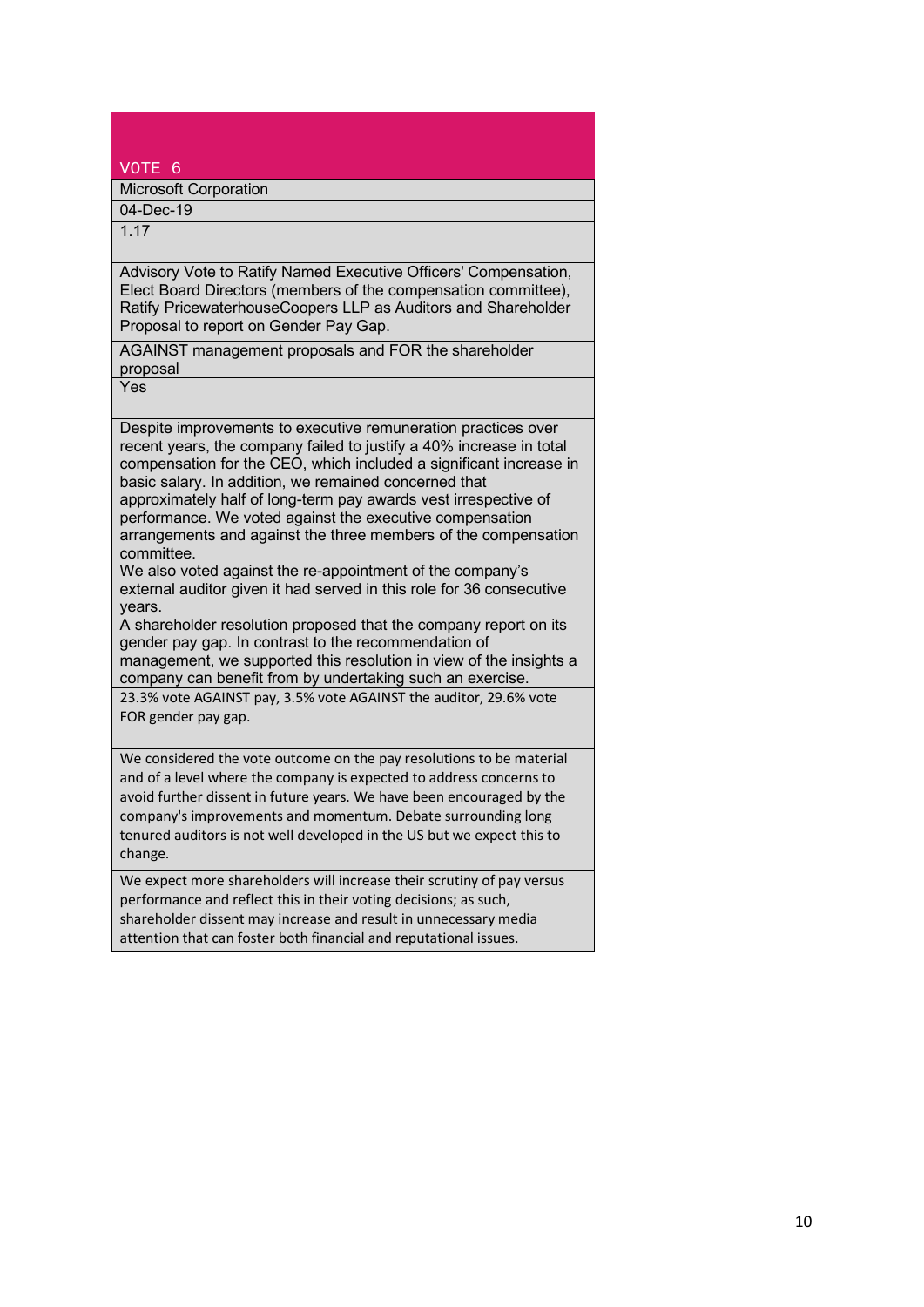| VOTE <sub>7</sub>                                                                                                                                                                                                                                                                         |
|-------------------------------------------------------------------------------------------------------------------------------------------------------------------------------------------------------------------------------------------------------------------------------------------|
| Suzuki Motor Corp.                                                                                                                                                                                                                                                                        |
| 27-Jun-19                                                                                                                                                                                                                                                                                 |
| 0.93                                                                                                                                                                                                                                                                                      |
| Elect Directors.                                                                                                                                                                                                                                                                          |
| <b>AGAINST</b>                                                                                                                                                                                                                                                                            |
| No - engaged after the vote.                                                                                                                                                                                                                                                              |
| We voted against the board chair and company president owing to<br>concerns surrounding the company's approach to quality control.<br>We considered that the board chair and president should be held<br>accountable as they had served on the board for 55 and 16 years<br>respectively. |
| Not available                                                                                                                                                                                                                                                                             |
| While the vote outcome is unknown, even a relatively small level of<br>shareholder dissent in Japan is taken seriously by companies. As such, we<br>expect improvements going forward.                                                                                                    |
| In addition to voting against management and the shareholding being a<br>sizable position within the fund, we felt that the reputational and<br>operational issues underlying the vote decision qualified it a being<br>significant.                                                      |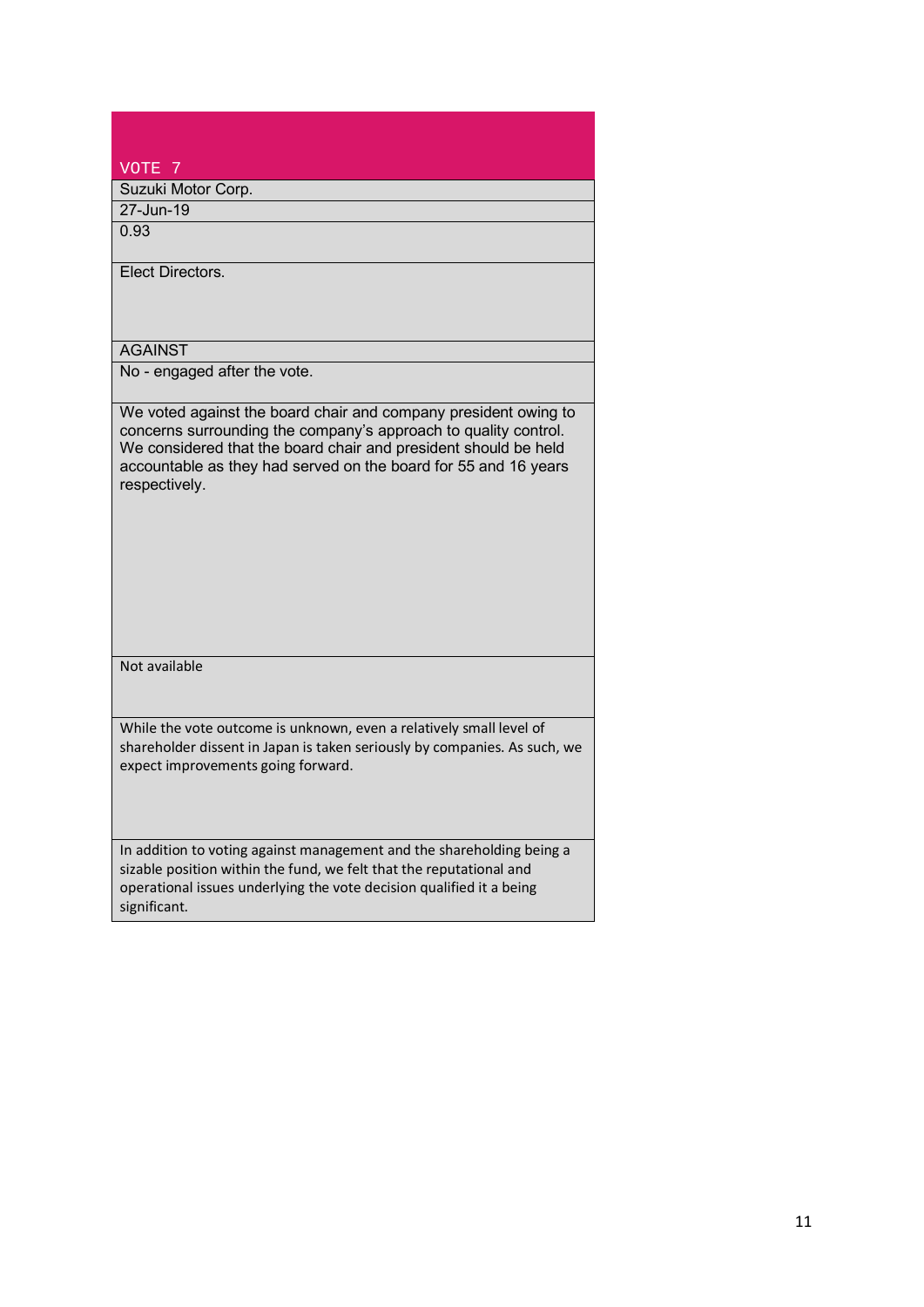| VOTE 8                                                                                                                                                                                                                                               |
|------------------------------------------------------------------------------------------------------------------------------------------------------------------------------------------------------------------------------------------------------|
| <b>Thales SA</b>                                                                                                                                                                                                                                     |
| 15-May-19                                                                                                                                                                                                                                            |
| 0.78                                                                                                                                                                                                                                                 |
| Renew Appointment of Mazars as Auditor.                                                                                                                                                                                                              |
| <b>AGAINST</b>                                                                                                                                                                                                                                       |
| $\overline{No}$                                                                                                                                                                                                                                      |
| We voted against reappointing the auditor as the firm had been in<br>the role since 1983. We believe it is healthy for a company to<br>tender its audit contract regularly, with a maximum tenure limit of 25<br>years.                              |
| 5.3% vote AGAINST.                                                                                                                                                                                                                                   |
| Given the debate surrounding audit tenure is well established in Europe,<br>we were surprised with the low level of shareholder dissent. However,<br>this will remain a key criteria that will detemine our future vote decisions<br>on this matter. |
| We considered this to be a significant vote given it demonstrates the<br>implementation of our overarching voting policy surrounding the<br>necessity for audit quality.                                                                             |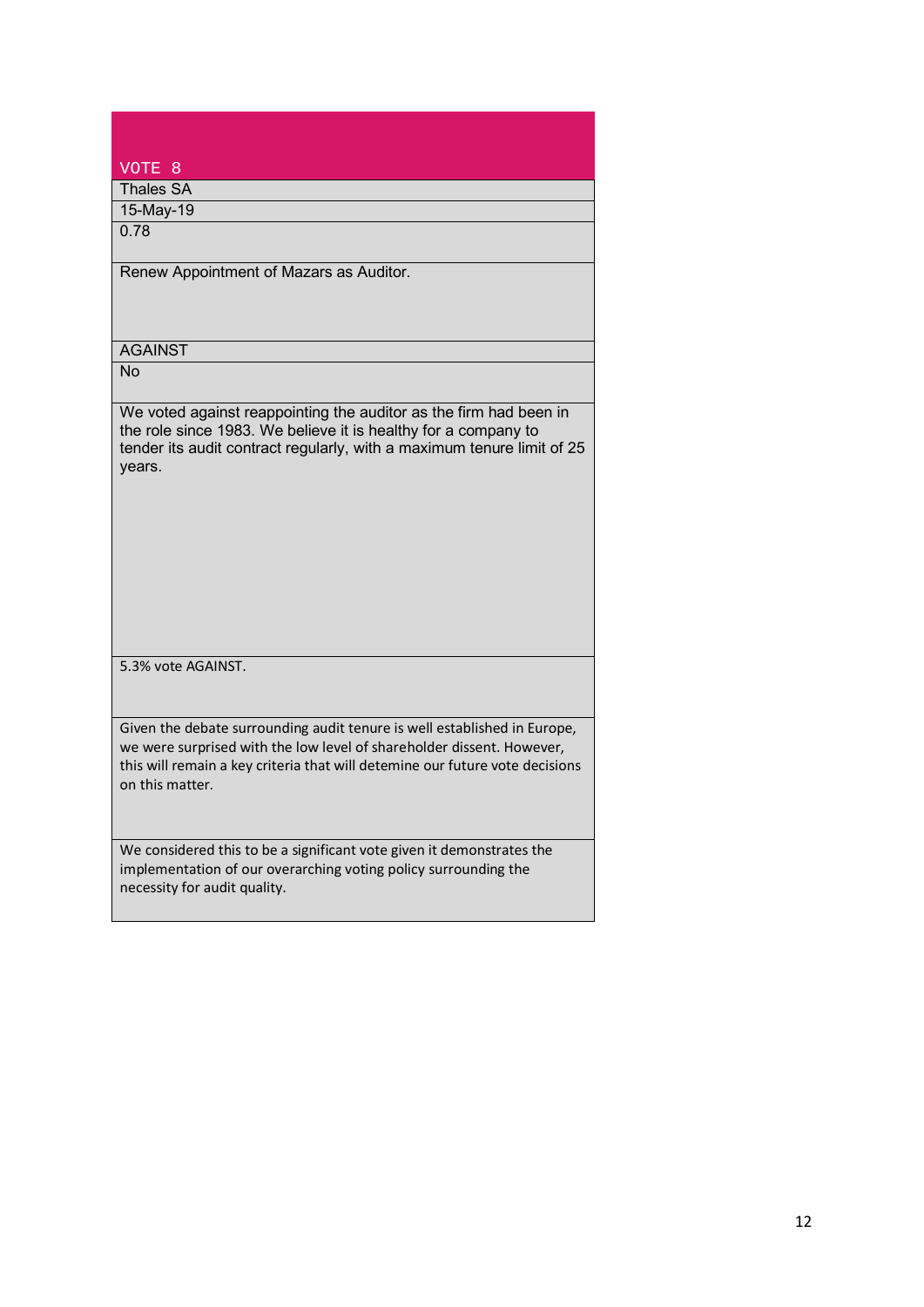| VOTE <sub>9</sub>                                                                                                                       |
|-----------------------------------------------------------------------------------------------------------------------------------------|
| Unilever NV                                                                                                                             |
| 01-May-19                                                                                                                               |
| 0.91                                                                                                                                    |
|                                                                                                                                         |
| Approve Remuneration Report and Elect Directors.                                                                                        |
|                                                                                                                                         |
|                                                                                                                                         |
| <b>AGAINST</b>                                                                                                                          |
| Yes                                                                                                                                     |
|                                                                                                                                         |
| The company made some positive improvements to its                                                                                      |
| remuneration policy but failed to address certain core concerns.<br>First, the award of long-term incentives is reliant on the award of |
| annual bonuses; if no annual bonuses are awarded, executives do                                                                         |
| not receive a long-term incentive. This either provides for potential                                                                   |
| resignation windows or forces bonuses to be awarded in years                                                                            |
| when they may not be merited. Secondly, variable pay awards                                                                             |
| continue to be determined as a multiple of fixed pay (salary,<br>pension and benefits). Our concern is that the inclusion of pensions   |
| and benefits as determinants for the size of variable pay awards                                                                        |
| adds unnecessary complexity and flexibility. We voted against the                                                                       |
| remuneration report and members of the remuneration committee,                                                                          |
| with the exception of one member who had only served for a year.                                                                        |
| 4.4% vote AGAINST.                                                                                                                      |
|                                                                                                                                         |

The vote outcome was such that the company is unlikely to instigate further consultation with shareholders on this matter. We will continue to monitor the company's pay structure and exercise our stewardship responsibilities in line with our beliefs and expectations.

We considered this a significant vote given the attention the subject received from investors and that certan elements of the pay structure is not in line with established UK best practice.